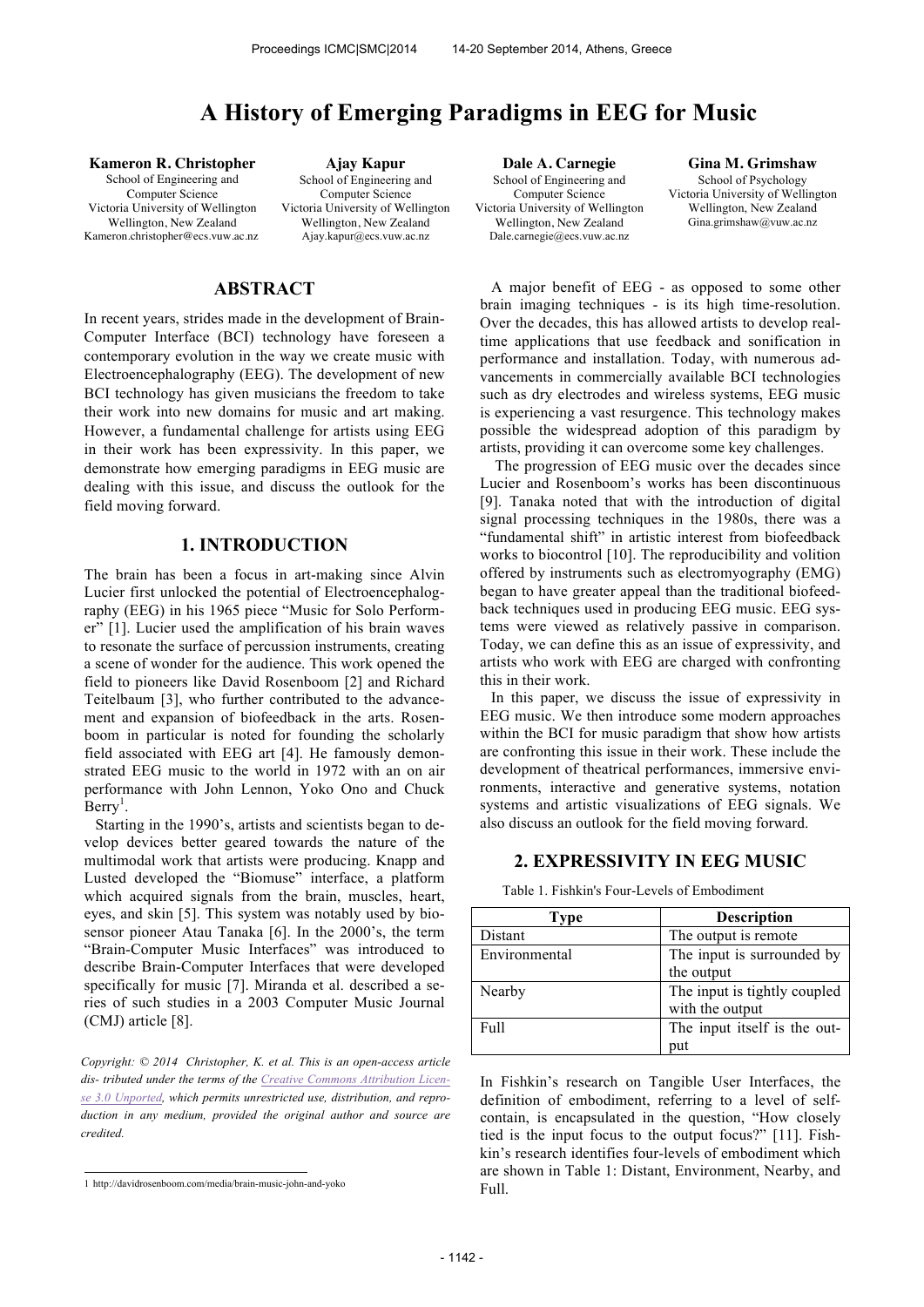Tanaka extends this taxonomy to the development of musical instruments, identifying full embodiment as an implicit goal in the development of expressive instruments [12]. Tanaka states that expressivity is the "specific musical affordances of an instrument that allow the musician performing on the instrument to artfully and reliably articulate sound output of varying nature that communicates musical intent, energy, and emotion to the listener" [12].

The issue for EEG music is that artists and audiences have traditionally viewed EEG and the associated techniques (i.e., sonification, visualization, and biofeedback) as passive and relatively uncontrollable, and therefore "distant" within Fishkin's taxonomy [10]. Distance is a challenge for artists because it limits the potential expressiveness of their artistic output. Today's artists have begun to reimagine the expressivity of EEG music towards more full-embodied systems.

# **3. EEG IN MUSIC**

In this section, we discuss some of the current trends and paradigms in EEG music that are confronting the challenge of expressivity: including the development of immersive environments, theatric performances, collaborative interaction pieces, generative compositions, and score-driven performances - much of this work implements methods of sonifying and visualizing EEG signals. We also provide some examples of how artists are applying these approaches in their work. Although we classify different works into different types of approaches based on the predominant form of expressivity, it is true that most works draw upon multiple methods.

#### **3.1 Reimagining traditional techniques**

Two fundamental techniques in EEG art are sonification and visualization. Traditionally these methods have been viewed as passive – distant and environmentally embodied – systems. However, today's artists have been revitalizing these methods in new ways that afford expression unique to the EEG medium.

#### *3.1.1 Sonification*

Much like the artists of the biofeedback era, scientific researchers became interested in how the sonification of EEG data could be used towards neural benefit. The field of auditory display has become a popular domain for EEG music in which tightly coupled systems have been developed to express phenomena existing in EEG data.

Hermann et al. have used sonification to show correlation between neural processing and high-level cognitive activity [13]. This work identified three types of sonification that gave researchers specific knowledge about neural processes. Spectral mapping sonification allows for monitoring of specific bands of EEG data through the assigning of sonic materials (e.g. pitch). Distance matrix sonification is concerned with neural synchronizations as a function of time, and expresses this information through a time-dependent distance matrix of spectral vectors. Differential sonification allows for the comparison of data recorded of different conditions in order to detect interesting channels and frequency bands. Hermann et al. have also extracted the polyrhythmic dynamics of the delta and theta rhythms in the brain while participants listened to music [14]. Baier and Hermann introduced a method of sonification of multivariate brain data that utilized arrays of excitable non-linear dynamic systems [15]. Also, Baier et al. have utilized sonification to study the irregularities of spiking in sensory and cortical neurons [16], and in the study of rhythms extracted form epileptic seizures [17][18][19]. These methods demonstrate the ability to isolate and articulate specific events in EEG data towards reproducible musical output, defining more full embodied musical instruments.

Additionally, Filatriau and Kessous use a subtractive synthesis technique to sonify the intensities of the alpha, beta, and theta frequency bands [20]. Malsburg and Illing created a 30 speaker setup through which EEG signal is audified in  $space<sup>2</sup>$  [21]. Many of the artistic works discussed in following sections use sonification techniques. Sonification research is expected to continue to grow among both artists and those in the scientific community.

# *3.1.2 Visualization*



**Figure 1.** Geometrical Rendered EEG Signal

Today the majority of musical EEG works incorporate multimodal experiences, meaning EEG music is often coupled with visual representations of the same neural activity. This is true of many of the works in this paper. Additionally, several interesting artistic visualizations of EEG signal have been explored in recent years that confront the notion of expressivity.

Tokunaga and Lyons created Enactive Mandala, which sought to encourage meditation of the participants [22]. This approach used a particle system representation that the users could manipulate into elliptical shape through increasing their meditating activity. Such methods make use of black-box algorithms that come built-in to most commercially available BCIs, and use them as control parameters in audio/visual systems. These systems demonstrate a high degree of control and reproducibility. In our own work, we have developed an interesting method in which 3D representations of the EEG signal are rendered for neurofeedback application (see **Figure 1**) [23]. From this we can foresee closer interactions with

 2 http://sinuous.de/soundpanel.html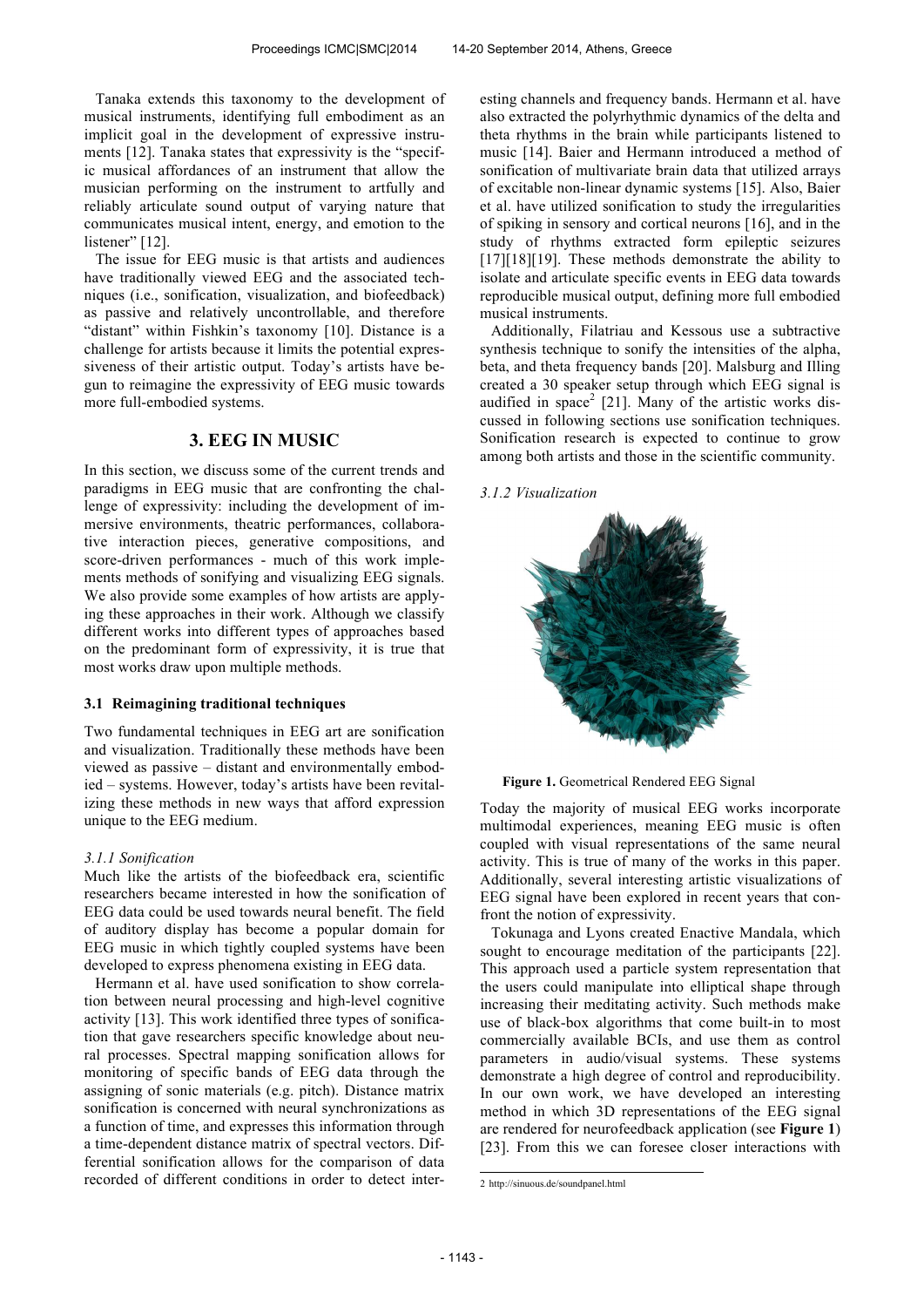EEG and the structures that make up immersive 3D environments.

## **3.2 Immersive Spaces**



**Figure 2**. Participatory Life

Immersive audio/visual installation set the audience in a space where they can interact with or be surrounded in representations of neural activity. They have become especially prominent in biofeedback art, where the immersive experience facilitates the neurofeedback process [24].

Thilo Hintenberger demonstrated the power of the immersive environment in his installation, "The Sensorium" [25]. Hintenberger developed a multimodal system that provided both "soundscape" and "lightscape" for the participants. In a pilot study, users reported higher levels of contentment, relaxation, happiness, and inner harmony after interacting with the display. Similarly, the authors' "Participatory life" installation (see **Figure 2**) sets the participant in interaction with an artificial organism that changes in size and kinetic properties in sync with the participant's alpha oscillations [24][26]. Fan et al. developed the "TimeGiver" installation [27]. A multimodal sensor system is used to capture multiple biosignals that are sonified as the ambient tones of the immersive environments (In this case, the environment also becomes collaborative 3.4). Immersive environments are fully embodied in that they essentially become an extension of the user's on body.

## **3.3 Theatric Performance**



**Figure 3.** Camara Neuronal

Theatrical works showcase the brain in performance, taking advantage of dramatic element of disembodiment in EEG systems by capitalizing on the popular belief that that these systems can detect deeper mental states and thoughts. Lucier's performance in 1965 was as much theatrical as it was the musical:

*From the beginning, I was determined to make a live performance work despite the delicate uncertainty of the equipment, difficult to handle even under controlled laboratory conditions. I realized the value of the EEG situation as a theatrical element and knew from experience that live performances were more interesting than recorded ones. I was also touched by the image of the immobile if not paralyzed human being who, by merely changing states of visual attention, could communicate with a configuration of electronic equipment with what appears to be power from a spiritual realm* [28].

In recent years, several artists have taken this approach to EEG in performance. In "Camara Neuronal", Moura et al. used an audio/visual environment to represent the performers' mental and emotional states [29]. **Figure 3** shows how the visual image of the wired performer was essential to the aesthetic composition of the performance of the piece. A similar aesthetic is seen in Claudia Robles Angel's audio/visual performance in which she sought to materialize the performers' mental activity in an immersive space [30]. These types of theatrically expressive performances are becoming ever more popular and some artist are extending this paradigm to audience participation. One such example is the "Accent Project", where audience members use their "focus" levels in order to control their levitation over 30 feet<sup>3</sup>.

These theatrical works confront the issue of embodiment by embracing the concept of disembodiment as an aspect of performance in EEG music. Simultaneously, they create a direct extension of the mind to external objects, forging a greater embodiment.

#### **3.4 Collaborative Interaction**



**Figure 4.** Physiopucks on Reactable

Traditionally, EEG music has been linked with interaction with self (i.e. through biofeedback), largely because meditation had been a prominent area of exploration. However research in developing group interactions with this physiological signal has emerged as a new paradigm.

 3 http://theascent.co/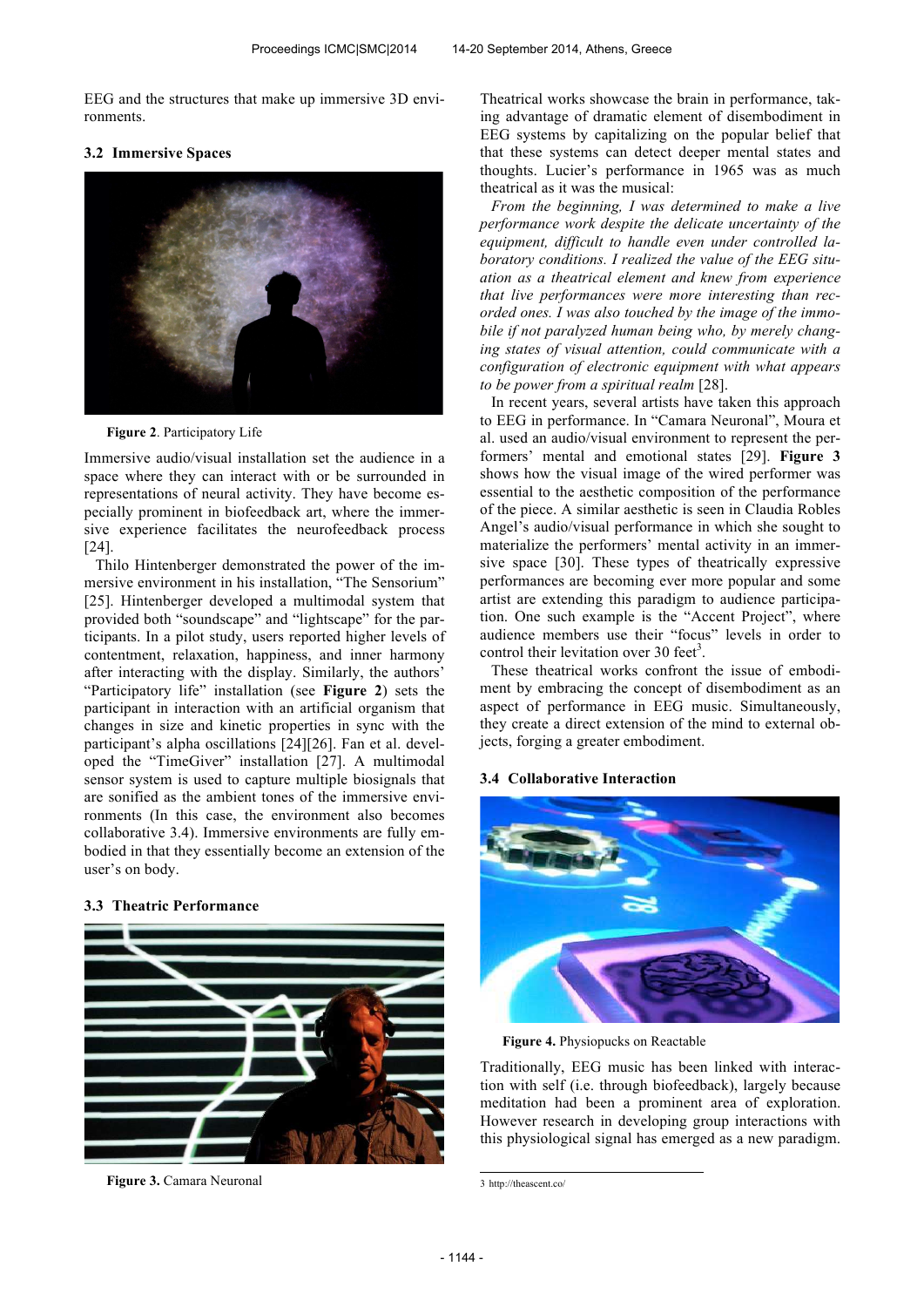Similar to network music performances [31], performers in these works interact with and manipulate shared physiological material such as EEG. While this domain is still in its infancy, a number of interesting works have appeared.

Tiharaglu et al. developed an improvisation platform in which two performers interact with the prerecorded data of a third [32]. Mealla et al. created a tabletop interface (see **Figure 4**) that allowed users to manipulate the physiological signals of others in a collaborative performance [33]. The alpha and theta band were directly mapped to the audible range, while heartbeat was mapped to beats per minute (BPM). A study was run in which two groups could directly manipulate the system, but one group used both explicit gestural and implicit physiological signal control in the interaction, while the placebo group only had explicit control through gesture. The physiological group reported "less difficulty, higher confidence and more symmetric control" in the interaction. This work is also being extended to immersive installations. Mattia Calsalegno developed "Unstable Empathy" in which performers were placed in front of double mirrors and prompted to develop a form of interaction with one another using only their EEG signals that were presented through both audio and video $4$ .

The fact that the source of the interaction in this domain is physiological data offers an interesting counter to the "unnatural" criticism sometimes ascribed to some network interactions [34].

#### **3.5 Generative Composition**



**Figure 5.** Robot from the Machine Orchestra

Generative systems - commonly referred to as braindriven instruments - center the brain as a driving source in compositional systems. These systems depend on the extraction of features from neural signals (e.g. frequency bands), and use them to trigger generative rules for musical composition. These approaches have roots in the compositional research of David Rosenboom [4]. This has become one of the more widely explored domains in the development of aesthetic music BCIs, and is in direct contrasts to the passiveness often associated with EEG music, because here the performer is using EEG to drive composition in a meaningful way.

Miranda et al. introduced the *BCMI Piano*, an instrument that incorporates artificial intelligence to generate melodies that are associated with theta, alpha, low beta, and high beta rhythms as well as the *Interharmonium*, a networked synthesis engine controlled by the brains of several users in separate geographic locations [35]. Miranda et al. have also introduced interfaces in which brain activity states are used to control transitions between musical styles by association [36][37].

Wu et al. developed a system that translates mental and emotional information into music material [38], while Arslan et al. developed a synthesis system driven by detection of user intent in EEG and EMG signals [39]. Lu and colleagues have developed several methods of translating EEG signals into scale-free music [40]. In the author's own work, a system was developed based on an algorithmic model of a neuron and neurofeedback. The EEG served as input signals and events caused the neurons to activate. This work was presented using the music robotics at California Institute of the arts<sup>5</sup> [26][41]. Through this system, performer was able to develop an embodied interaction and co-adaptive agency with the robotic instruments around. The audience also relayed theatric appreciation of the performance.

#### **3.6 Score Generation**



**Figure 6.** Multimodal Brain Orchestra

Several new approaches seek to create musical scores through the "P300 speller" [42] and "Steady-state visually evoked potential (SSVEP)" [43] paradigms. The P300 is a positive potential elicited involuntarily about 300ms after an infrequent stimulus occurs. In the P300 Speller, rows and columns of characters are flashed and the P300 is elicited when the set containing the selected character is shown. In the SSVEP paradigm, flashing visual stimuli are presented at differing frequencies evoking a specific synchronized response in the EEG signal for each given target. In both approaches, the artist responds volitionally to a visual signal, creating a measurable neural event. Those neural events are then translated into sound.

The score generation paradigm affords the ability to specifically trigger neural processes according to external stimuli for real-time performance. This is a key component in developing systems with volition and reproducibility, which is essentially the purpose of notated music.

 4 http://www.mattiacasalegno.net/unstable-empathy/

 5 http://www.youtube.com/watch?v=TQYBTa876KA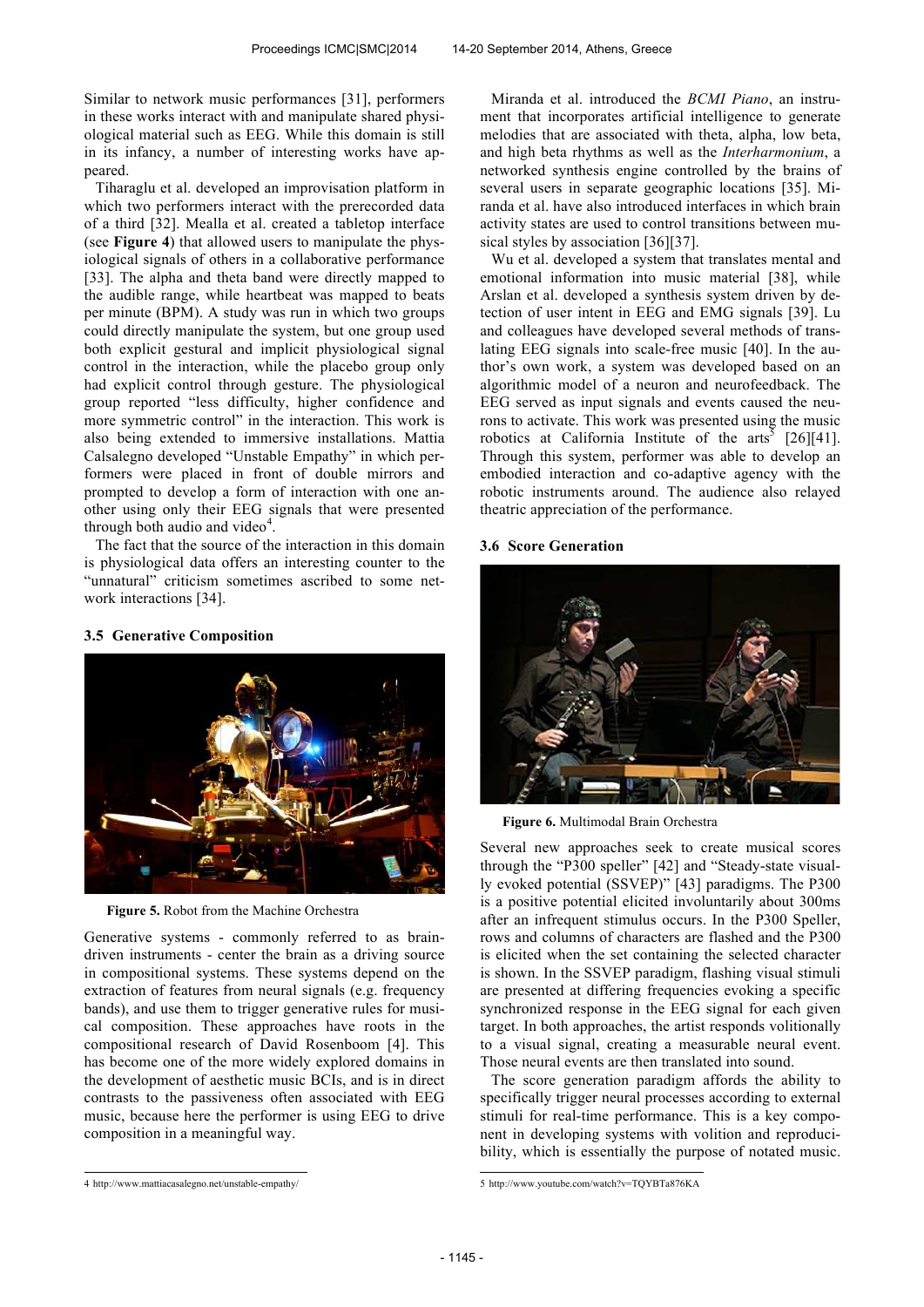These systems have the added ability of not only performance and installation, but also use in assistive applications [44].

Chew and Caspary used the P300 paradigm in a music step sequencer system in which user were able to manipulate musical output by reading through the matrices [45]. Eaton and Miranda applied SSVEP in their generative musical framework "Mind Trio" [46]. Miranda et al. also used SSVEPs in a study that help patients with locked-in systems create music [44]. Le Groux et al. utilized both P300 and SSVEP in their Multimodal Brain Orchestra (shown in **Figure 6**), allowing performers to use these scoring systems for different aspects of the performance [47]. Extending these BCI paradigms has made room for artists to apply these technologies in more traditional music performance settings.

# **4. DISCUSSION AND OUTLOOK**

This paper has presented several approaches currently being explored in EEG music. The majority of the works presented draw on multiple approaches. The expansion of the digital artist and the accessibility of technology led to EEG music becoming a multimodal field in which artists are creating theatrical performances in immersive environments, interactive installation pieces, and collaborative interfaces with this physiological material. The question still remains how sustainable this growth in interest is.

#### **4.1 Expressivity**

The current increased interest in EEG is driven by the development of affordable technology and the still mysterious nature of the brain as a tool for external control. Biosensors such as EMG have benefitted from the direct correlation between physical action and musical output, capturing the musical expressions reminiscent of traditional instrumentalists. The question remains whether or not these methods of increasing expressivity will ensure the field's continued growth. As these technologies move into the household, the audience could begin to bore and the widespread interests in this field could begin to fade. On the other hand, the movement of this technology into the household could create a bigger audience for the artist to reach.

### **4.2 Shared EEG Music**

The applications discussed in this paper are making it possible for even those with no musical training to create music. As this technology becomes commonplace, valuable tools can be created to train people to create music based on generative (3.5) and scoring (3.6) type systems. Additionally, we see immersive environments for neurofeedback (3.2) begin to merge with the current boom in Virtual Reality (VR) and Augmented Reality (AR) technology in order provide portable neurofeedback environments.

As BCI technology advances, the areas of application for such technology will grow, and as suggested by some of the works described in this paper, we can expect disembodiment itself to become more of an expression in EEG music rather than a challenge to this emerging paradigm. The nature of the mind and mysteries of how it works reintroduces some fundamental artistic questions to the technological art domain regarding the distinctions between implicit and explicit representation, and between impressionist and expressionist aesthetics.

## **5. REFERENCES**

- [1] A. Lucier, "Statement on: music for solo performer," Biofeedback Arts Results Early Exp. Vanc. Aesthetic Res. Cent. Can. Publ., pp. 60–61, 1976.
- [2] D. Rosenboom, Biofeedback and the Arts, Results of Early Experiments. Not Avail, 1976.
- [3] R. Teitelbaum, "Improvisation, computers and the unconscious mind," Contemp. Music Rev., vol. 25, no. 5–6, pp. 497–508, 2006.
- [4] D. Rosenboom, "Extended musical interface with the human nervous system," Leonardo Monogr. Ser., no. 1, 1990.
- [5] R. B. Knapp and H. S. Lusted, "A bioelectric controller for computer music applications," Comput. Music J., vol. 14, no. 1, pp. 42–47, 1990.
- [6] A. Tanaka, "Musical performance practice on sensor-based instruments," Trends Gestural Control Music, vol. 13, pp. 389–405, 2000.
- [7] A. Duncan, "EEG pattern classification for the braincomputer musical interface," University of Glasgow, 2001.
- [8] E. R. Miranda, K. Sharman, K. Kilborn, and A. Duncan, "On harnessing the electroencephalogram for the musical braincap," Comput. Music J., vol. 27, no. 2, pp. 80–102, 2003.
- [9] M. Ortiz-Perez, N. Coghlan, J. Jaimovich, and R. B. Knapp, "Biosignal-driven Art: Beyond biofeedback," Ideas SonicaSonic Ideas, vol. 3, no. 2, 2011.
- [10] A. Tanaka, "SENSOR—BASED MUSICAL INSTRUMENTS AND INTERACTIVE," Oxf. Handb. Comput. Music, p. 233, 2009.
- [11] K. P. Fishkin, "A taxonomy for and analysis of tangible interfaces," Pers. Ubiquitous Comput., vol. 8, no. 5, pp. 347–358, 2004.
- [12] A. Tanaka, "Mapping out instruments, affordances, and mobiles," in Proceedings of the International Conference on New Interfaces for Musical Expressions (NIME 2010), 2010.
- [13] T. Hermann, P. Meinicke, H. Bekel, H. Ritter, H. M. Müller, and S. Weiss, "Sonification for EEG data analysis," in Proceedings of the 2002 International Conference on Auditory Display. 2002..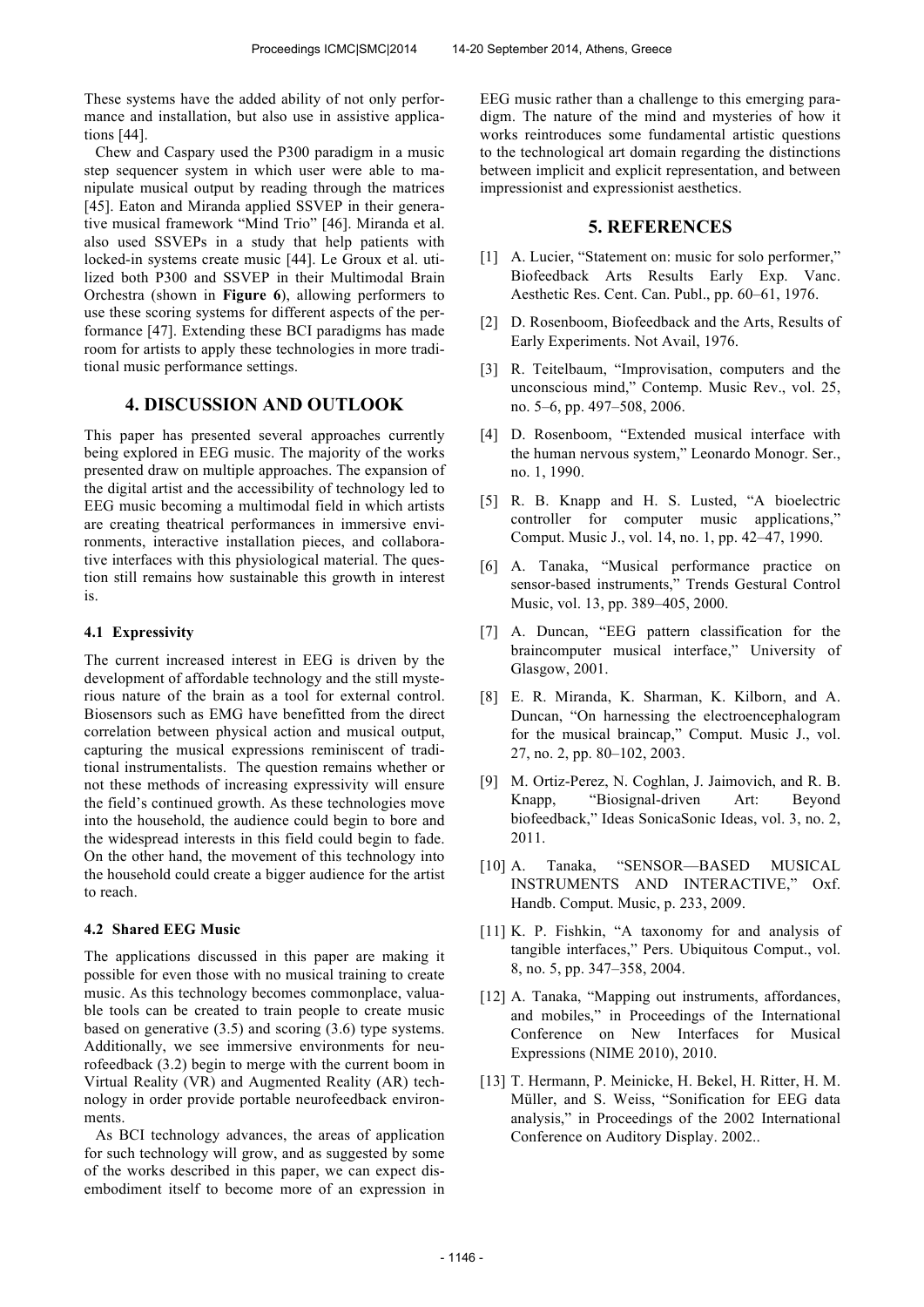- [14] T. Hermann, G. Baier, and M. Müller, "Polyrhythm in the Human Brain.," in Proceedings of the 2004 International Conference on Auditory Display, 2004.
- [15] G. Baier and T. Hermann, "The Sonification of Rhythms in Human Electroencephalogram.," in Proceedings of the 2004 International Conference on Auditory Display, 2004.
- [16] G. Baier, T. Hermann, O. M. Lara, and M. Müller, "Using sonification to detect weak cross-correlations in coupled excitable systems," in Proceedings of the 2005 International Conference on Auditory Display, 2005.
- [17] G. Baier, T. Hermann, S. Sahle, and U. Stephani, "Sonified epileptic rhythms," in Proceedings of the 2006 International Conference on Auditory Display, 2006.
- [18] G. Baier, T. Hermann, and U. Stephani, "Eventbased sonification of EEG rhythms in real time," Clin. Neurophysiol., vol. 118, no. 6, pp. 1377–1386, 2007.
- [19] G. Baier, T. Hermann, and U. Stephani, "Multi-channel sonification of human EEG," in Proceedings of the 2007 International Conference on Auditory Display, 2007.
- [20] J.-J. Filatriau and L. Kessous, "Visual and sound generation driven by brain, heart and respiration signals," in Proceedings of the 2008 International Computer Music Conference (ICMC'08), 2008.
- [21] T. von der Malsburg and C. Illing, "Decomposing Electric Brain Potentials for Audification on a Matrix of Speakers." in Proceedings of xCoAx2013: Computation Communication Aesthetics and X (2013).
- [22] T. Tokunaga and M. J. Lyons, "Enactive Mandala: Audio-visualizing Brain Waves." The International Conference on New Interfaces for Musical Expression (NIME), 2013
- [23] K. R. Christopher, A. Kapur, D. A. Carnegie, and G. M. Grimshaw, "Implementing 3D visualizations of EEG signals in artistic applications," in Proceedings of the 28th International Conference on Image and Vision Computing New Zealand, pp. 364-369. IEEE, 2013.
- [24] K. Christopher, G. M. Grimshaw, A. Kapur, and D. A. Carnegie, "Towards effective neurofeedback driven by immersive art environments," ACNS-2013 Australas. Cogn. Neurosci. Soc. Conf. Front. 2013 Abstr., 2013.
- [25] T. Hinterberger, "The sensorium: a multimodal neurofeedback environment," Adv. Hum.-Comput. Interact., vol. 2011, p. 3, 2011.
- [26] K. Christopher, "Accounting for the Transcendent in Technological Art," California Institute of the Arts, 2013.
- [27] Y.-Y. Fan, F. M. Sciotto, and J. Kuchera-Morin, "Time giver: An installation of collective expression using mobile ppg and eeg in the allosphere," Proc. IEEE VIS Arts Program VISAP, 2013.
- [28] A. Lucier, G. Gronemeyer, R. Oehlschlägel, and A. F. Lucier, "Reflections: interviews, scores, writings= Reflexionen: Interviews, Notationen, Texte," Köln Musik., 1995.
- [29] J. M. Moura, A. L. Canibal, M. P. Guimaraes, and P. Branco, "Câmara Neuronal: a Neuro/Visual/Audio Performance," in Proceedings of xCoAx2013: Computation Communication Aesthetics and X (2013).
- [30] C. R. Angel, "Creating Interactive Multimedia Works with Bio-data," in Proceedings of the International Conference on New Interfaces for Musical Expressions (NIME 2011), 2011.
- [31] K. R. Christopher, J. He, A. Kapur, and D. A. Carnegie, "Interactive Sound Synthesis Mediated through Computer Networks." in Proceedings of Symposium on Sound and Interactivity, 2013. pp. 44-48
- [32] K. Tahiroğlu, H. Drayson, and C. Erkut, "An Interactive Bio-Music Improvisation System," in Proceedings of the International Computer Music Conference, 2008, pp. 579–582.
- [33] S. Mealla, A. Väljamäe, M. Bosi, and S. Jordà, "Listening to your brain: Implicit interaction in collaborative music performances," in The International Conference on New Interfaces for Musical Expression (NIME), 2011.
- [34] C. Magerkurth, T. Engelke, and M. Memisoglu, "Augmenting the virtual domain with physical and social elements: towards a paradigm shift in computer entertainment technology," Comput. Entertain. CIE, vol. 2, no. 4, pp. 12–12, 2004.
- [35] E. R. Miranda and A. Brouse, "Interfacing the brain directly with musical systems: on developing systems for making music with brain signals," Leonardo, vol. 38, no. 4, pp. 331–336, 2005.
- [36] E. R. Miranda and B. Boskamp, "Steering generative rules with the eeg: An approach to brain-computer music interfacing," Proc. Sound Music Comput., 2005.
- [37] E. R. Miranda, "Brain-Computer music interface for composition and performance," Int. J. Disabil. Hum. Dev., vol. 5, no. 2, pp. 119–126, 2006.
- [38] D. Wu, C. Li, Y. Yin, C. Zhou, and D. Yao, "Music composition from the brain signal: representing the